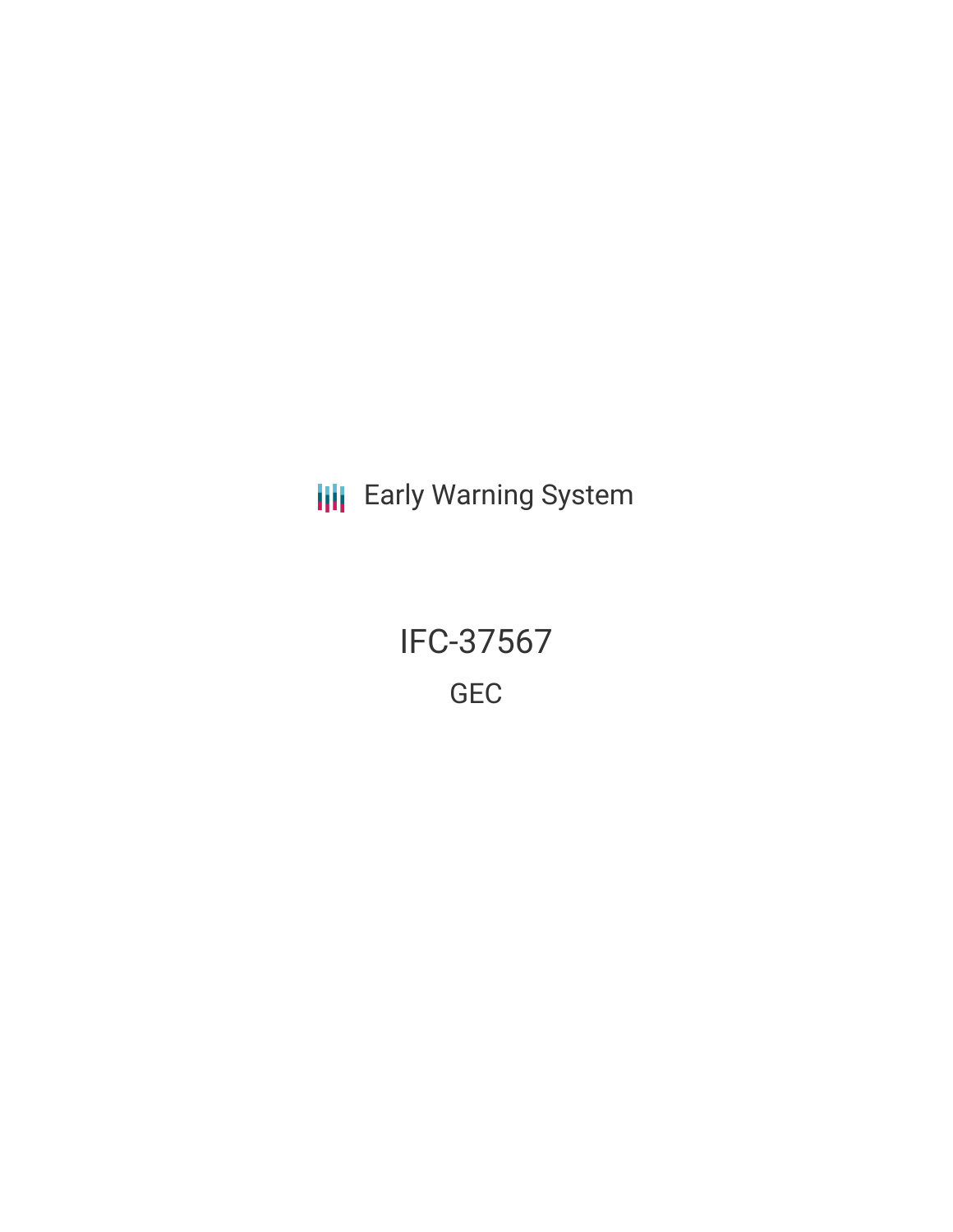

## **Quick Facts**

| <b>Countries</b>               | Vietnam                                 |
|--------------------------------|-----------------------------------------|
| <b>Financial Institutions</b>  | International Finance Corporation (IFC) |
| <b>Status</b>                  | Active                                  |
| <b>Bank Risk Rating</b>        | A                                       |
| <b>Voting Date</b>             | 2016-05-12                              |
| <b>Borrower</b>                | GIA LAI ELECTRICITY JOINT STOCK COMPANY |
| <b>Sectors</b>                 | Hydropower                              |
| <b>Investment Type(s)</b>      | Equity                                  |
| <b>Investment Amount (USD)</b> | \$9.98 million                          |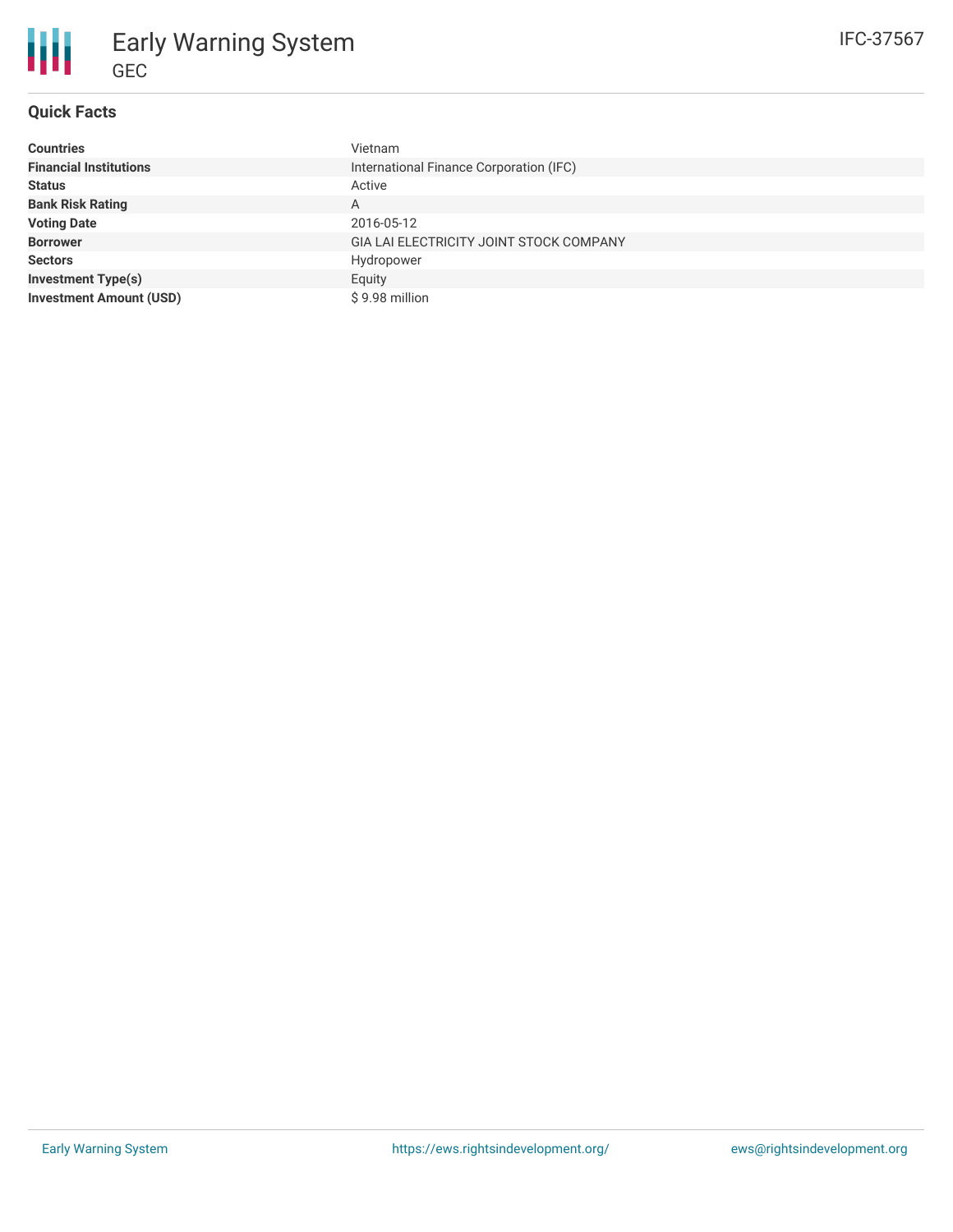

## **Project Description**

Gia Lai Electricity JSC ("GEC" or "the Company"), founded in 1989, is one of the Vietnam's largest private-sector independent small hydroelectric power producers. GEC owns and operates 15 existing hydro power projects ("HPPs") totaling 84MW in installed capacity. The majority of GEC's portfolio is small hydro power projects, ranging from 0.3MW to 16MW. It has around 278 staff.

GEC's business model mainly consists of the development and acquisition of small HPPs, wind and solar projects. While GEC's ownership varies from project to project, it usually assumes an active leading role in design, construction, and operation depending on the project stage.

The International Finance Corporation (IFC) – the private sector investment arm of the World Bank Group – is considering an equity investment in GEC to support renewable energy development in Vietnam.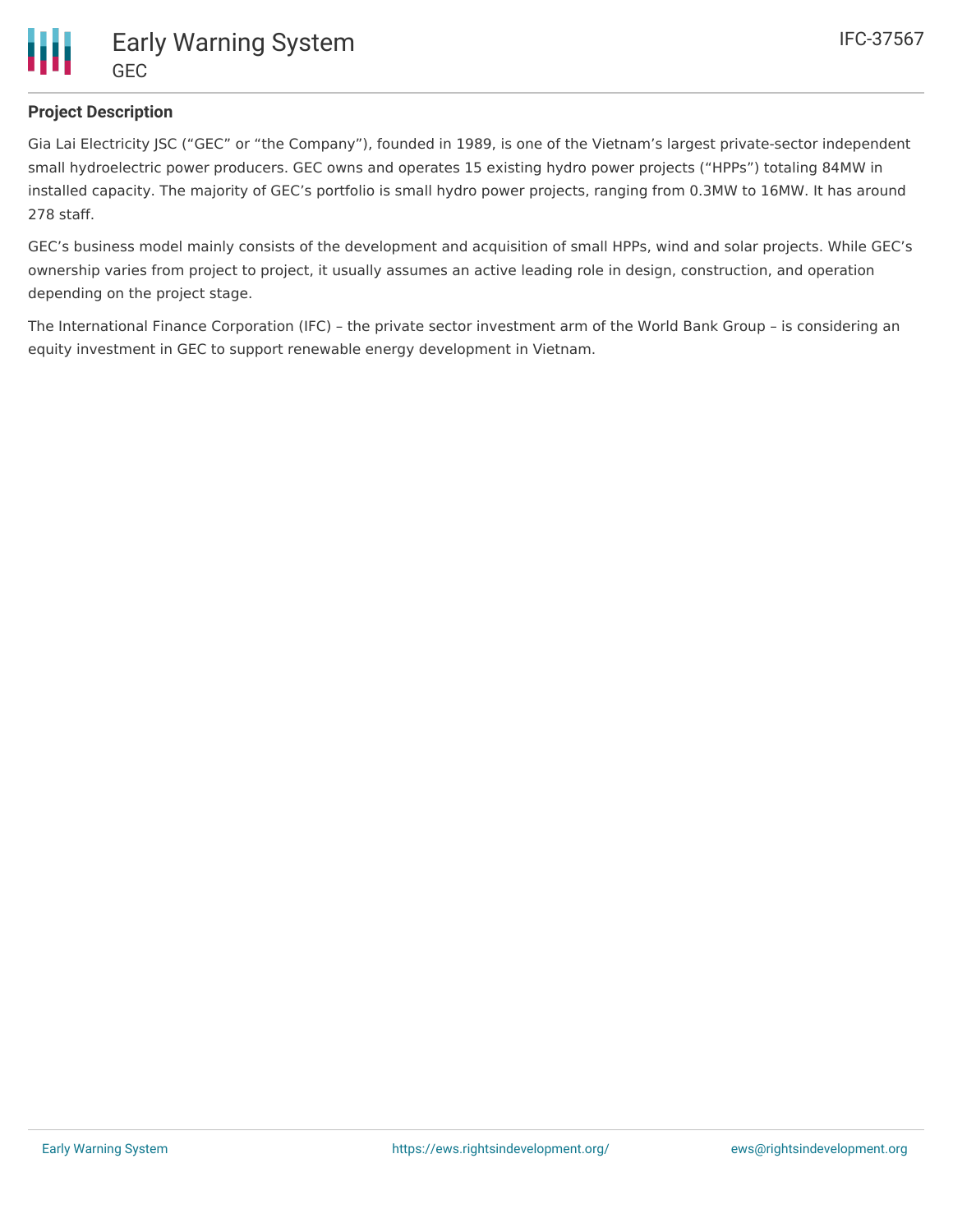#### **Investment Description**

• International Finance Corporation (IFC)

GEC is 87 % controlled by Thanh Thanh Cong Group ("TTC" or "the Sponsor"), a Vietnamese conglomerate founded by Mr. Dang Van Thanh in 1979, through various intermediate companies. The remaining 13% are held by around 310 individual shareholders.

TTC is Vietnam's largest private sugar manufacturer. TTC also has 79 MW of biomass power plant portfolio owned by its various sugar business units (and to which GEC provides technical assistance and O&M services). Mr. Thanh was also the founder and Chairman for 20 years of Sacombank, one of the largest commercial banks in Vietnam and an IFC investee bank between 2002 and 2008. Mr. Thanh currently does not hold any shares in Sacombank.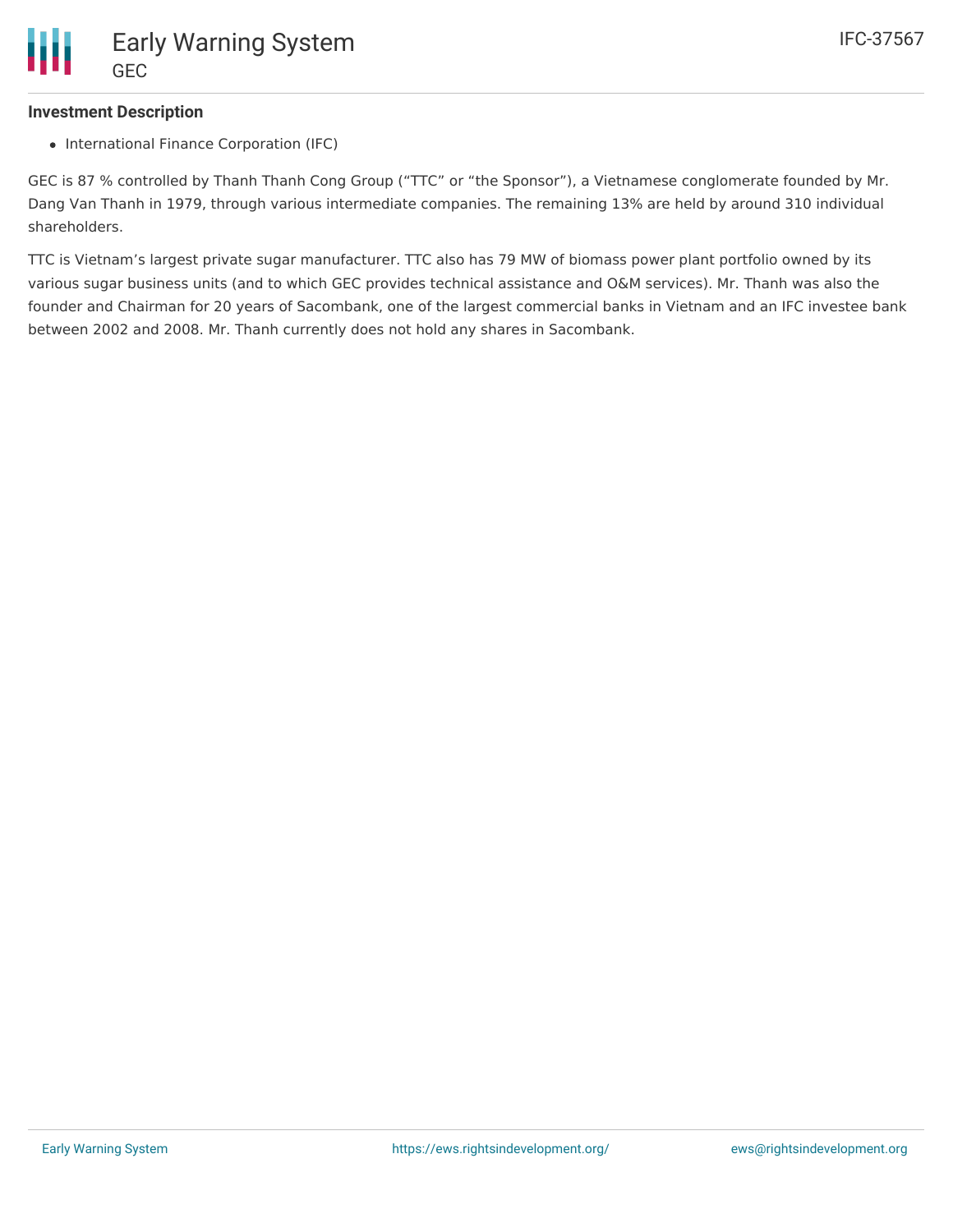## **Private Actors Description**

## **Thuong Lo Hydropower Plant – Thua Thien Hue**

In 2008: Truong Phu Joint Stock Company planned to build Thuong Lo hydropower plant in Thuong Lo commune with 7.5 MW capacity and 29.41 million Kwh.

In 2013: GEC became shareholder with Truong Phu company and together, founded Thuong Lo Hydropower Joint Stock Company in Hue. GEC contributed 20 billion VND (787,000 USD) as 50% share in Thuong Lo Company. Up to now, GEC has 87.42% share, approximately 40 billion Vietnam Dong (1.8 million USD). The Thuong Lo Hydropower plant after that was constructed under the name of Thuong Lo Company.

#### **Da Khai Hydropower Plant – Lam Dong province**

June 28<sup>th</sup>, 2013: GEC purchased the Da Khai Hydropower Company, which is located in Da Chay commune, Lac Duong district, Lam Dong province (30km North from Da Lat city) from Cienco 4 (Civil Engineering Construction Corporation No. 4 Ltd).

#### **H'mun Hydropower Plant – Gia Lai Province**

In February 2008, GEC started to build the H'Mun Hydropower Company with 16.2 MW capacity. The dam is located in Bar Maih commune, Chu Se district, Gia Lai province. The dam is built on the Ayun River. The investment includes: PC3, GEC, TIC – Tay Nguyen electricity investment joint stock company, and EDC with 30% from TIC.

#### **Ayun Thuong 1A HPP – Gia Lai Province**

The Ayun Thuong 1A hydropower plant is built on the Ayun river (a tribute of Ba River) , invested by Ayun Thuong Hydropower Plant Joint Stock Company with GEC and other 2 companies and GEC has 90% of share. The dam construction started in February 2009 and finished by 2011. The construction company is Song Da 4 Corp.

The hydropower plant was operated on August 30<sup>th</sup>, 2011. The dam is located in Lo Pang and H'Noi communes, Gia Lai province. The project cost 290 billion VND (12.8 million USD) with Dak Lo Hydropower Company, GEC, and Tay Nguyen electricity investment joint stock company (the share is unclear).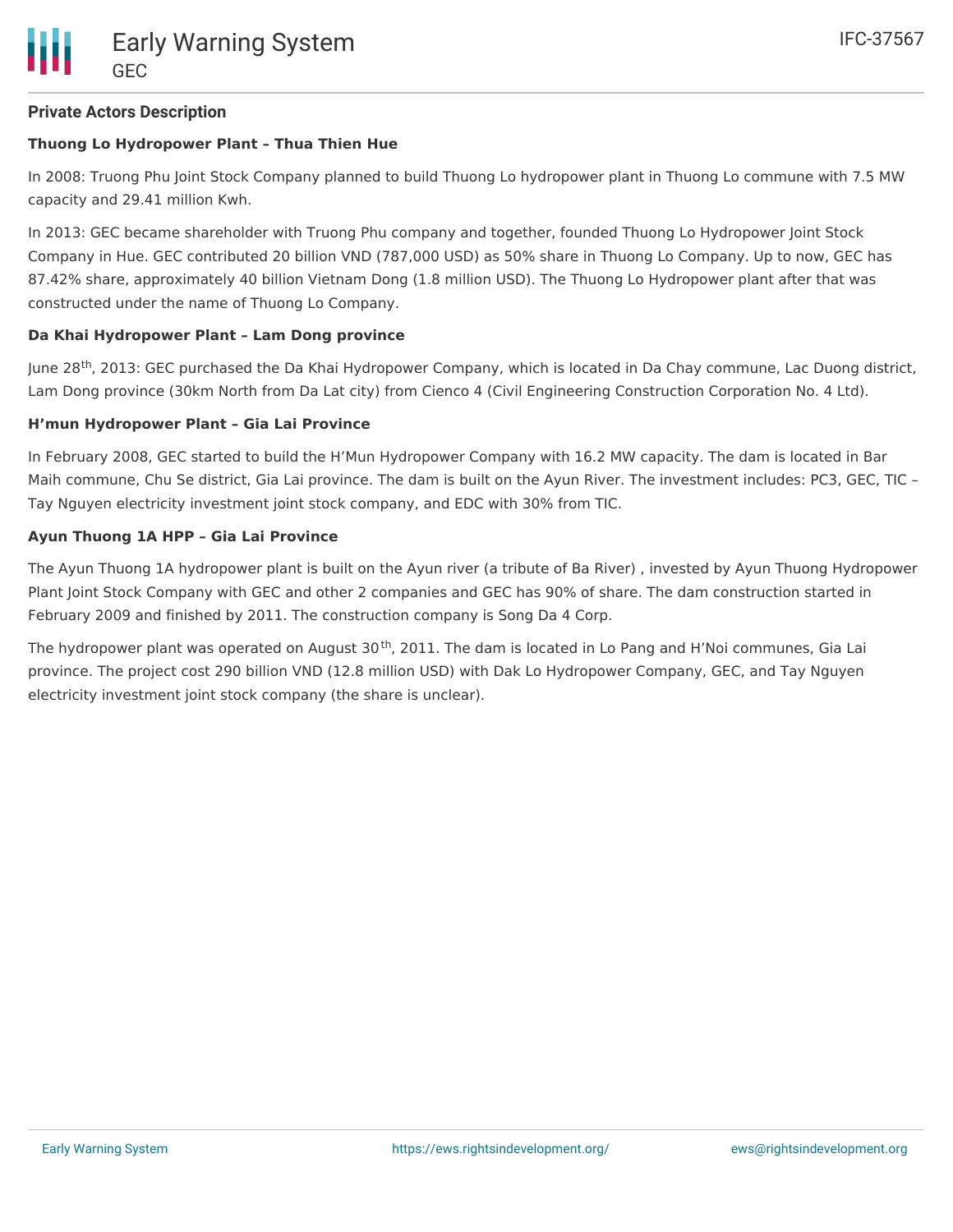# Early Warning System GEC

冊

| <b>Private Actor 1</b>   | <b>Private Actor</b><br>1 Role | <b>Private Actor</b><br>1 Sector | Relation                 | <b>Private Actor 2</b>                                | <b>Private Actor</b><br>2 Role | <b>Private Actor</b><br>2 Sector |
|--------------------------|--------------------------------|----------------------------------|--------------------------|-------------------------------------------------------|--------------------------------|----------------------------------|
| $\overline{\phantom{a}}$ | $\overline{\phantom{a}}$       | $\overline{\phantom{a}}$         | $\overline{\phantom{a}}$ | Gia Lai Electricity Joint Stock Company               | Parent Company                 | $\overline{\phantom{a}}$         |
| $\overline{\phantom{a}}$ | $\overline{\phantom{a}}$       | $\overline{\phantom{a}}$         | ٠.                       | Gia Lai Hydropower Joint Stock Company                | Client                         | $\overline{\phantom{a}}$         |
| $\overline{\phantom{a}}$ | $\overline{\phantom{a}}$       | $\overline{\phantom{a}}$         | ۰.                       | PC3 - Investment Joint Stock Company                  | Parent Company                 | $\overline{\phantom{a}}$         |
| $\overline{\phantom{a}}$ | $\overline{\phantom{a}}$       | $\overline{\phantom{a}}$         | ٠.                       | Song Da 4 Joint Stock Company                         | Contractor                     | $\overline{\phantom{a}}$         |
| $\overline{\phantom{a}}$ |                                | $\overline{\phantom{a}}$         | $\overline{\phantom{a}}$ | Tay Nguyen Electricity Investment Joint Stock Company | Parent Company                 | $\overline{\phantom{a}}$         |
|                          |                                | $\overline{\phantom{a}}$         |                          | Thuong Lo Hydropower Joint Stock Company              | Client                         |                                  |